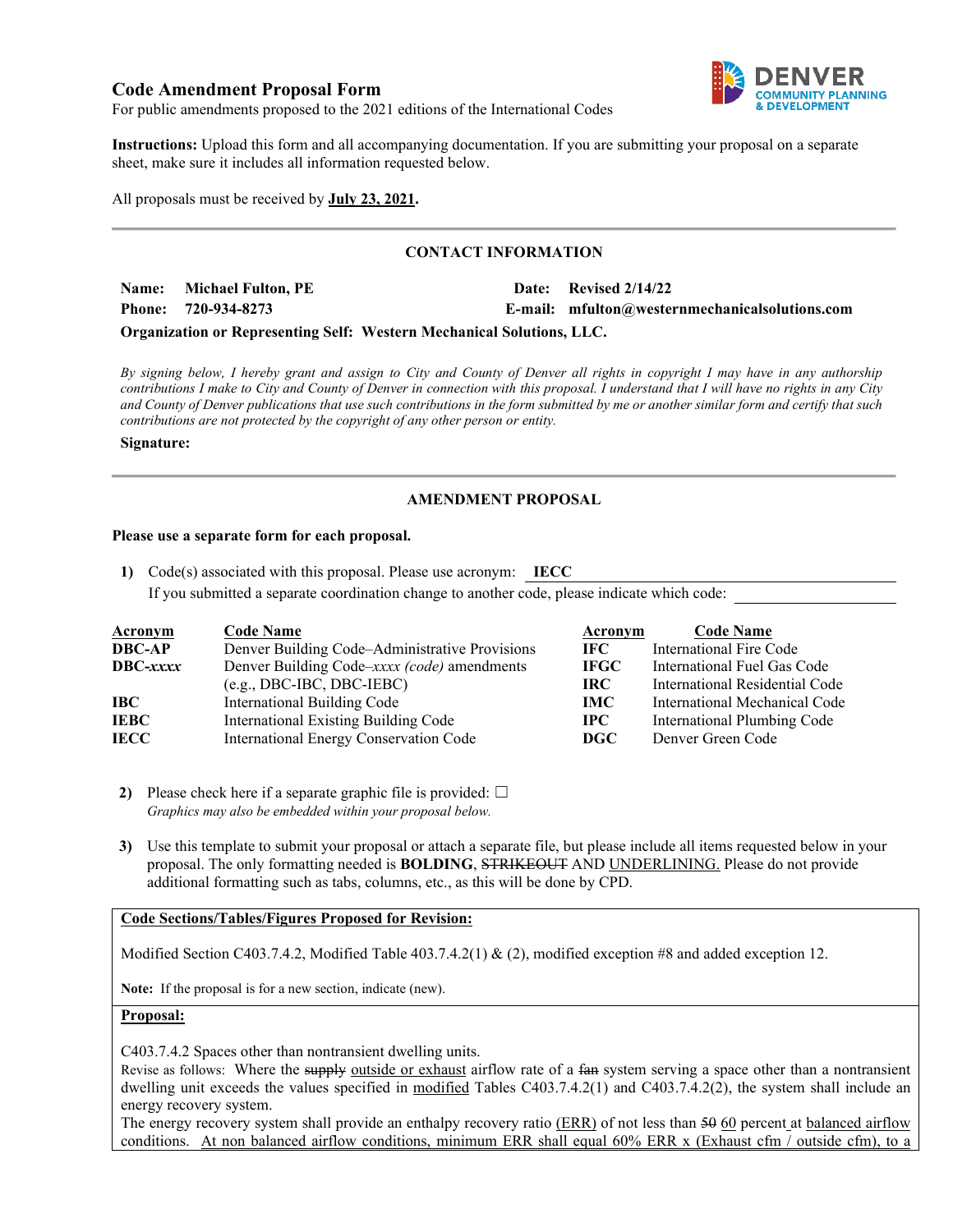maximum of 72% when Exhaust CFM  $\geq 1.2$  x Outside Air CFM. Where an air economizer is required, the energy recovery system shall include a bypasses on outside and exhaust air or controls that permit operation of the economizer as required by Section C403.5. Maximum heat exchanger pressure drop is 0.6 in. w.g. at sea level and standard density without requiring bypass dampers. Energy recovery devices shall not exceed 1.1" w.g. S.L. at design airflows and shall not exceed 0.6" w.g. S.L. in 100% OA & EA economizer mode with bypass dampers open. Supply and exhaust fan static efficiency must meet Table C403.8.1(1) and C403.8.3.

Revise Tables as follows:

| TABLE C403.7.4.2(1)                                                     |                                                    |                                                         |                                                                                                               |                     |                                                                         |       |                    |           |  |
|-------------------------------------------------------------------------|----------------------------------------------------|---------------------------------------------------------|---------------------------------------------------------------------------------------------------------------|---------------------|-------------------------------------------------------------------------|-------|--------------------|-----------|--|
| <b>ENERGY RECOVERY REQUIREMENT</b>                                      |                                                    |                                                         |                                                                                                               |                     |                                                                         |       |                    |           |  |
| (Ventilation systems operating less than 8,000 hours per year)          |                                                    |                                                         |                                                                                                               |                     |                                                                         |       |                    |           |  |
| Climate Zone                                                            | Percent(%) Outdoor Air at Full Design Airflow Rate |                                                         |                                                                                                               |                     |                                                                         |       |                    |           |  |
|                                                                         |                                                    |                                                         | ≥10% and <20%  ≥20% and <30%  ≥30% and <40%  ≥40% and <50%  ≥50% and <60%  ≥60% and <70%  ≥70% and <80%  ≥80% |                     |                                                                         |       |                    |           |  |
|                                                                         |                                                    | Design Supply Fan Outside or Exhaust Airflow Rate (CFM) |                                                                                                               |                     |                                                                         |       |                    |           |  |
| <b>5B Values Were</b>                                                   | AR                                                 | AR                                                      | AR                                                                                                            | HR                  | HR                                                                      | AR    | <b>NR</b>          | AR        |  |
| 5B Outside                                                              | <b>NR</b>                                          | <b>NR</b>                                               | <b>NR</b>                                                                                                     | <b>NR</b>           | 6,000                                                                   | 5,500 | 5,000              | 4,000     |  |
| <b>5B Exhaust</b>                                                       | <b>NR</b>                                          | <b>NR</b>                                               | <b>NR</b>                                                                                                     | <b>NR</b>           | 4,500                                                                   | 4,125 | 3,750              | 3,000     |  |
| For SI: 1 CFM = 0.4719 L/s.                                             |                                                    |                                                         |                                                                                                               |                     |                                                                         |       |                    |           |  |
| NR = Not Required.                                                      |                                                    |                                                         |                                                                                                               |                     |                                                                         |       |                    |           |  |
| Requirements are based on a 10 year payback, 6 am to 6 pm 5 days a week |                                                    |                                                         |                                                                                                               |                     |                                                                         |       |                    |           |  |
|                                                                         |                                                    |                                                         |                                                                                                               |                     |                                                                         |       |                    |           |  |
|                                                                         |                                                    |                                                         |                                                                                                               |                     |                                                                         |       |                    |           |  |
|                                                                         |                                                    |                                                         |                                                                                                               | TABLE C403.7.4.2(2) |                                                                         |       |                    |           |  |
|                                                                         |                                                    |                                                         | <b>ENERGY RECOVERY REQUIREMENT</b>                                                                            |                     |                                                                         |       |                    |           |  |
|                                                                         |                                                    |                                                         | (Ventilation systems operating more not less than 8,000 hours per year)                                       |                     |                                                                         |       |                    |           |  |
|                                                                         |                                                    |                                                         |                                                                                                               |                     | Percent(%) Outdoor Air at Full Design Airflow Rate                      |       |                    |           |  |
| Climate Zone                                                            | ≥10% and <20% 220% and <30%                        |                                                         |                                                                                                               |                     | $ $ ≥30% and <40% $ $ ≥40% and <50% $ $ ≥50% and <60% $ $ ≥60% and <70% |       | 270% and <80% 280% |           |  |
|                                                                         |                                                    |                                                         |                                                                                                               |                     |                                                                         |       |                    |           |  |
|                                                                         |                                                    |                                                         |                                                                                                               |                     | Design Supply Fan Outside or Exhaust Airflow Rate (CFM)                 |       |                    |           |  |
| <b>5B Values Were</b>                                                   | 22.500                                             | $\geq 2,000$                                            | $\geq 1,000$                                                                                                  | 2500                | $\geq 140$                                                              | 2120  | $\geq 100$         | $\geq 80$ |  |
| <b>5B Outside</b>                                                       | 500                                                | 400                                                     | 300                                                                                                           | 200                 | 84                                                                      | 84    | 80                 | 80        |  |
| <b>5B Exhaust</b>                                                       | 1,500                                              | 1,200                                                   | 900                                                                                                           | 600                 | 252                                                                     | 252   | 240                | 240       |  |
| For SI: 1 CFM = 0.4719 L/s.                                             |                                                    |                                                         |                                                                                                               |                     |                                                                         |       |                    |           |  |

NR = Not Required.

Requirments are based on current code

Exception.

6. Modify as follows: Enthalpy recovery ratio requirements at cooling design conditions in Climate Zone 5B however heating enthalpy recovery ratio shall be required.

8. Modify as follows: Where the largest source of air exhausted at a single location at the building exterior is less than 75-60 percent of the design outdoor airflow rate and less than corresponding exhaust CFM in Tables C403.7.4.2(1) or (2).

12. When the exhaust flow in table C403.7.4.2(1) and (2) are exceeded, but exhaust to outside ratios are below 60%, an outside air bypass may be employed with a control method to ensure the exhaust to outside air ratio stays at or above 60% Outside air heat wheel CFM and bypass CFM shall be clearly noted on the plans.

13. Projects where exhaust air is rated as class 3 or class 4 (where not prohibited by IMC 5.4), will require an enthalpy recovery ratio of not less than 50% at 100% exhaust to outside air ratio.

Note: Show the proposal using strikeout, underline format. At the start of each section, give one of the following instructions:

- Revise as follows:
- Add new text as follows:
- Delete and substitute as follows:
- Delete without substitution:

### **Supporting Information:**

Purpose: Recovering ventilation energy is among the most efficient ways of saving energy in the industry. Boasting heating COP's over 100, energy recovery is incredibly efficient. As we transition to electric heating baselines, the payback period for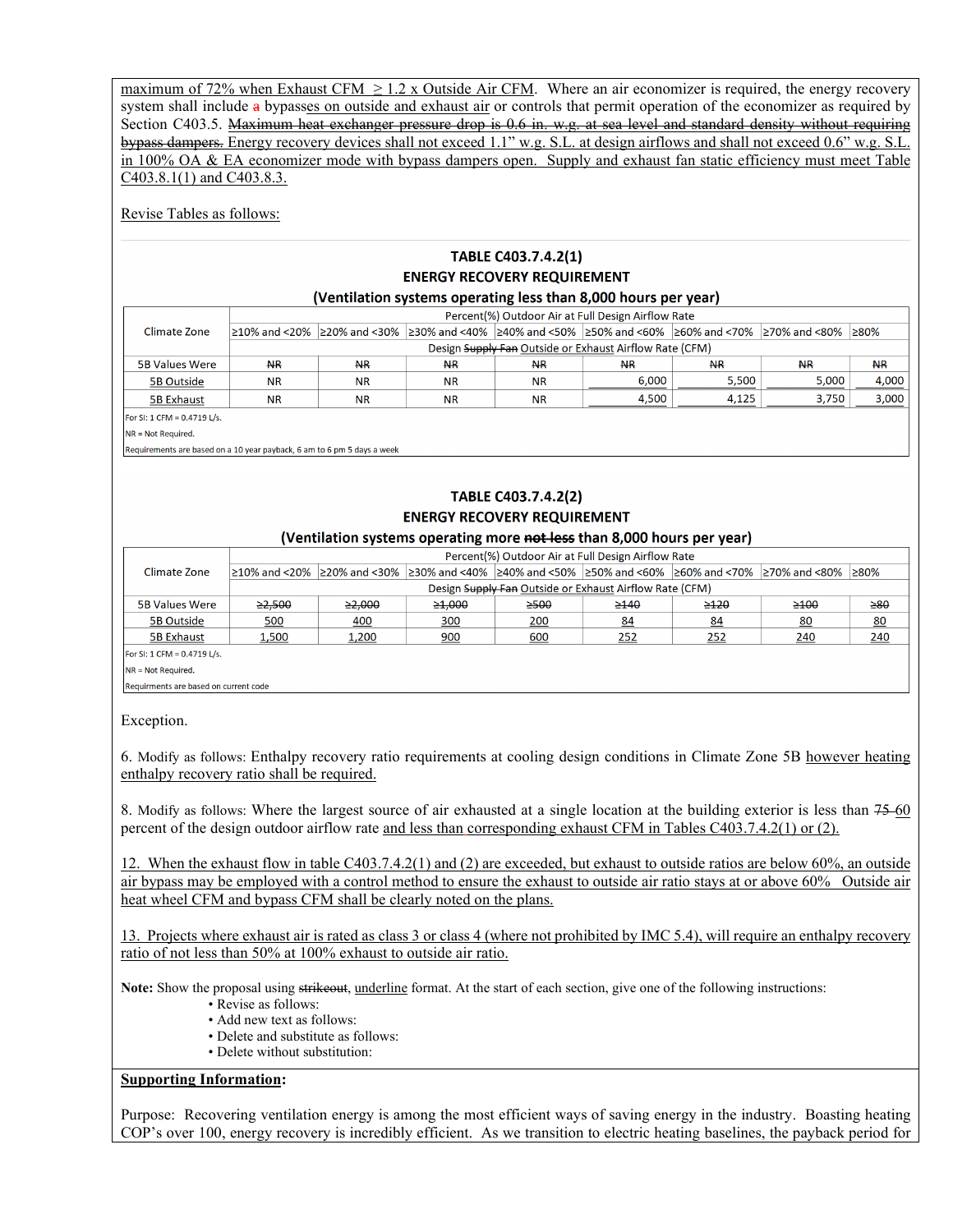heat recovery significantly reduces as electricity is more expensive than natural gas per unit of energy. Additionally, the implementation of heat recovery systems allows for the reduction of building heating and cooling system sizes, further decreasing the payback period!

Reasons: Energy recovery is economical in Denver with good paybacks. Code now requires 60% winter enthalpy recovery ratios (ERR) for Non Transient dwelling units - C403.7.4.1. The revised table proposed is based on 11.7 year paybacks (values ASHRAE 90.1 uses) with a 75% E/OR (Exhaust to Outside Air CFM Ratio) and a gas heat baseline. Currently code only recognizes the incoming air, but the exhaust air is rich in energy and needs to be considered as a source of heating and cooling, hence the addition of the exhaust rows. The exhaust row minimum values are based on 75% E/OR when 60% is economical for larger CFM's. Heat recovery above the proposed exhaust CFMs will be economical when combined with Exception 12 as heat recovery can be downsized.

Most heat recovery (90% of the market) is accomplished with heat wheels as they are the most economical form of heat recovery. Ironically, they are usually the most efficient too. Industry standard heat wheels provide enthalpy recovery ratios (ERR) from 58 to 75% or better at 100% E/OR. However, actual ratings of heat wheels (see graph below) show the ERR drops linearly as the exhaust ratio drops. The current code requires 50% ERR at 75% E/OR. which effectively means a 67.7% ERR at 100% E/OR so 60% ERR at 100% E/OR is achievable and economical. Therefore requiring 60% ERR at a 100% E/OR and adjusting the ERR requirement by the exhaust divided by outside ratio fixes a problem in the current code but increases the required ERR above 84% E/OR to move towards Denver's goals. Increasing the minimum heat recovery from 50% to 60% at 100% exhaust ratio therefore does not have cost implications and closes a current loophole.

The graph below shows Energy Recovery Ratio vs. Exhaust / Outside CFM ratio. Note that the revised ERR requirement formula fixes the problem where ERR is constant, regardless of E/OR, by lowering the ERR based on 60% x the ratio of exhaust CFM divided by Outside CFM. Although there is some reduction in ERR requirement below 84% E/OR, above 84% E/OR there is an increase.

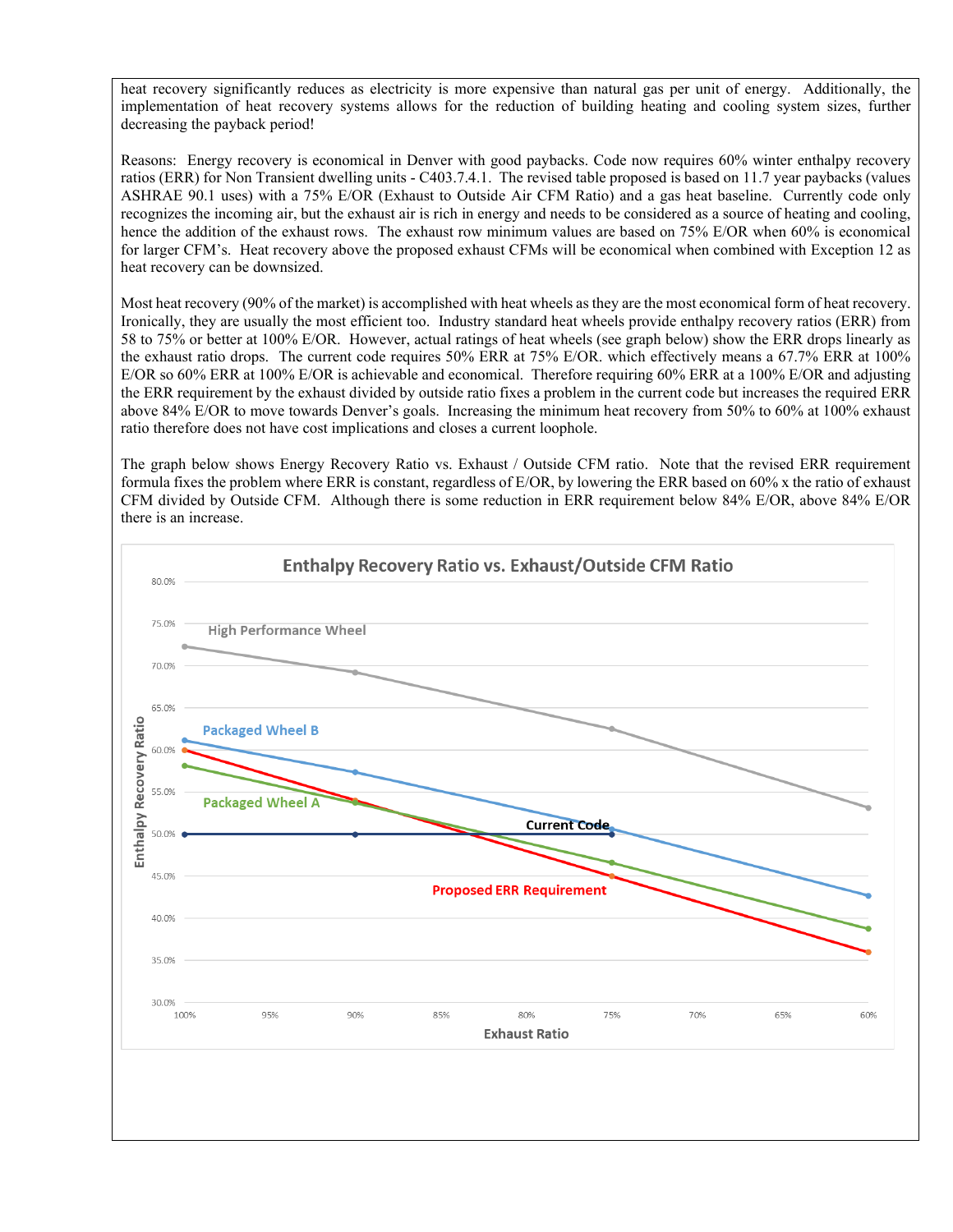The 60% energy recovery ratio values increase energy savings therefore paybacks are quicker. This has the effect of extending economical energy recovery at lower airflows. Modified values in Table 1 for outside air are based on typical Xcel Energy rates in Colorado for electric and gas heating – \$ 0.70 per therm, 0.04 cents per kWh, demand per kW of \$ 16.06 from October to May and \$ 19.02 from June to September, 12 hours a day, 5 days a week (typical office building – low operating hours) with a 10 year payback threshold. Note an electric heat baseline in lieu of gas would result in even lower airflows being economical. Back up available on request.

The Graph below shows airflows, paybacks and Exhaust CFM/Outside Ratios. Note the immediate paybacks in some cases (anything below 0 on the Y axis. Also, the exhaust row in Table C403.7.4.2(1) is based on 75% exhaust ratio as smaller unit paybacks are lower.



Some heat recovery devices have higher pressure drop than 0.6" S.L. in 100% OA & EA Economizer mode. If this is the case, bypass dampers that open during economizer mode provide equal energy as a lower pressure drop heat recovery with no bypass dampers. This prevents parasitic losses. 0.6 in w.g. S.L. is arrived at using Table C403.8.1(2) Fan power limitation pressure drop adjustment, solving for pressure drop with 50% ERR.

| <b>TABLE C403.8.1(2)</b>                             |  |  |  |  |
|------------------------------------------------------|--|--|--|--|
| <b>FAN POWER LIMITATION PRESSURE DROP ADJUSTMENT</b> |  |  |  |  |
|                                                      |  |  |  |  |

| Energy recovery device, other than coil runaround loop | For each airstream, (2.2 x<br>energy recovery effectiveness -<br>$(0.5)$ inch w.c. |
|--------------------------------------------------------|------------------------------------------------------------------------------------|
|--------------------------------------------------------|------------------------------------------------------------------------------------|

Regarding fan efficiency, the code is not clear that both Table C403.8.1(1) and C403.8.3 need to apply to Energy Recovery.

Exception 6 is modified to clarify that although cooling is exempted in our climate zone, heating is not, the false argument is made that since cooling energy recovery isn't required, energy recovery is not required.

Exception 8 is modified to clarify that exhaust airflow above the values shown in the tables require energy recovery.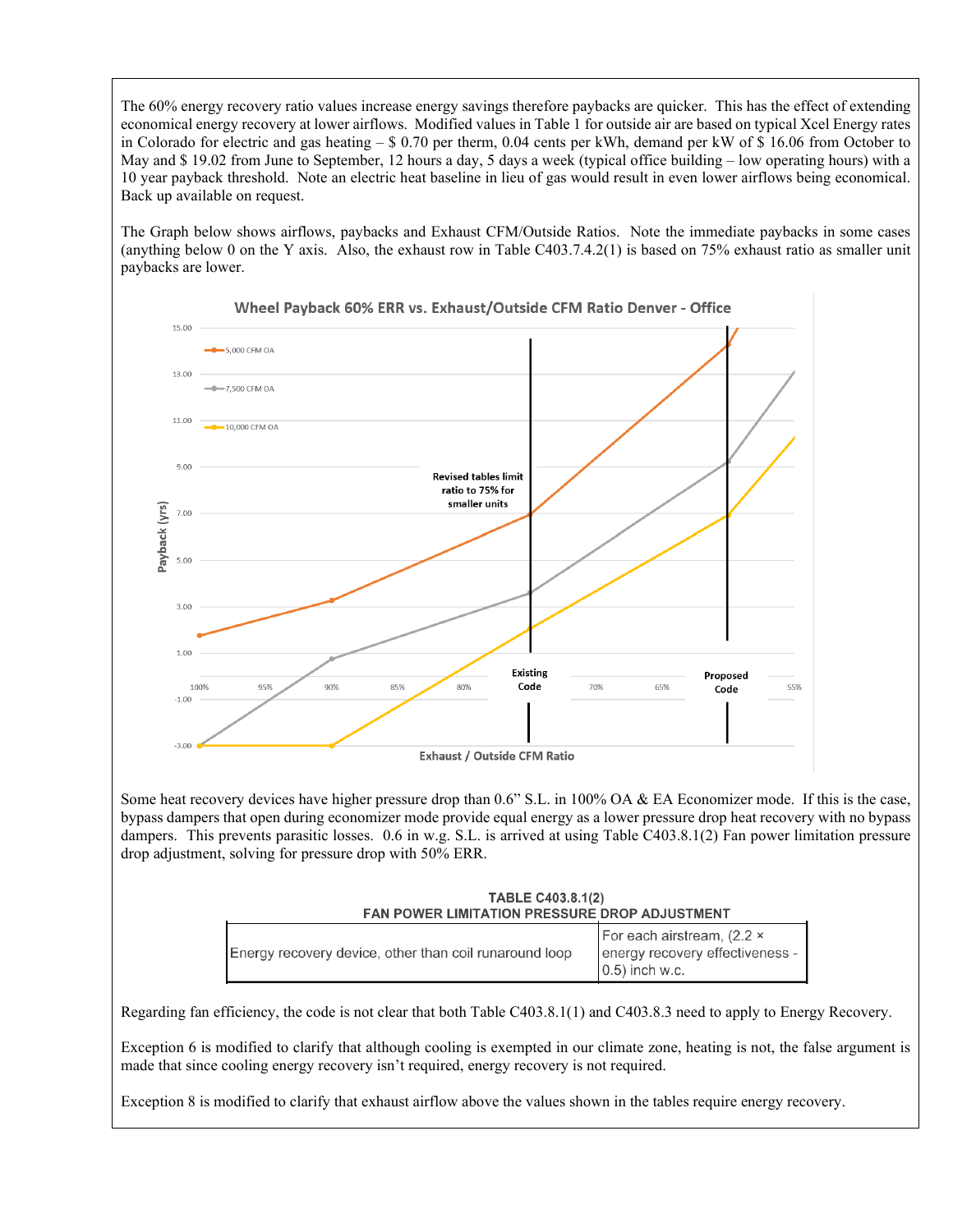Exception 12 is added to allow partial energy recovery where the exhaust airflow volume is high enough to be economically feasible, but using the full OA CFM for sizing would result in an oversized recovery device, rendering the solution uneconomical.

Exception 13 is added to allow for lower ERR in class 3 and 4 applications (where not prohibited by IMC 5.4) with lower heat recovery technologies such as plate heat exchangers, heat pipes and run around coils. Typically, these systems are 24/7, therefore lower ERR still saves substantial energy and initial costs.

# **Examples are shown for Table C403.7.4.2(1) less than 8,000 hours as most applications above 8,000 hours will require energy recovery:**

Example 1:

System operating less than 8,000 hours per year SA = 12,000 CFM OA = 6,100 CFM (50% OA/SA Ratio) Table C403.7.4.2(1) Column 5  $EA = 3,700 \text{ CFM}$  (Greater than 60% of total system OA CFM) Therefore, energy recovery is required. Required ERR =  $60\%$  \* 3,700/6,100 = 36.4% Conversely, if EA = 3,500 CFM, energy recovery would not be required per exception 8 as EA/OA CFM is less than the 60% threshold.

# Example 2:

System operating less than 8,000 hours per year

 $SA = 8,000$  CFM

OA = 4,000 CFM (50% OA/SA Ratio) Table C403.7.4.2(1) column 5

 $EA = 5,200 \text{ CFM}$  (1,200 cfm of transfer air is coming from other systems in the building – this is greater than 4,500 exhaust requirement column 5)

Therefore, energy recovery is required.

Required ERR =  $60\% * 5,200/4,000 = 78\%$ , but the maximum required is 72%.

Conversely, if EA = 4,600 CFM, and the outside air % is 40% energy recovery would not be required per Table C403.7.4.2(1) column 4, exhaust row.

# Example 3:

System operating less than 8,000 hours per year  $SA = 3,900$  CFM OA = 3,200 CFM (80% OA/SA Ratio) Table C403.7.4.2(1) last column  $RA = 700$  CFM  $EA = 3,100 \text{ CFM}$  - this is greater than 3,000 exhaust requirement last column Therefore, energy recovery is required. Required ERR =  $60\%$  \* 3,100/3,200 = 58% Conversely, if EA = 2,900 CFM, energy recovery would not be required per Table C403.7.4.2(1) last column as neither outside nor exhaust row threshold is met.

# Example 4:

System operating less than 8,000 hours per year  $SA = 20,000 \text{ CFM}$ OA = 11,000 CFM (55% OA/SA Ratio) Table C403.7.4.2(1) column 5  $RA = 0$  CFM EA Prohibited due to class 3 or  $4 = 3,000$  cfm  $EA = 6,000$  CFM - this is greater than 4,500 exhaust requirement column 5, exhaust row. Therefore, energy recovery is required. Required ERR =  $60\% * 6,000/11,000 = 32.7\%$ Exemption 12 can be used to size the heat wheel for the 6,000 cfm of exhaust air and 6,000 cfm of outside air as long as the ERR is  $60\% * 6,000/6,000 = 60\%$  and an OA Bypass CFM and OA Heat Wheel CFM are listed on the plans. Conversely, if EA = 4,400 CFM, energy recovery would not be required per Table C403.7.4.2(1) column as neither exhaust row CFM nor 60% exhaust threshold from exception 8 is met.

Substantiation: Available on request – anecdotally, we were involved in a project where a MAU at 17,000 cfm was initially designed, code officials caught that heat recovery was required, the design and construction team revised the project to include energy recovery and the change was cost neutral!!